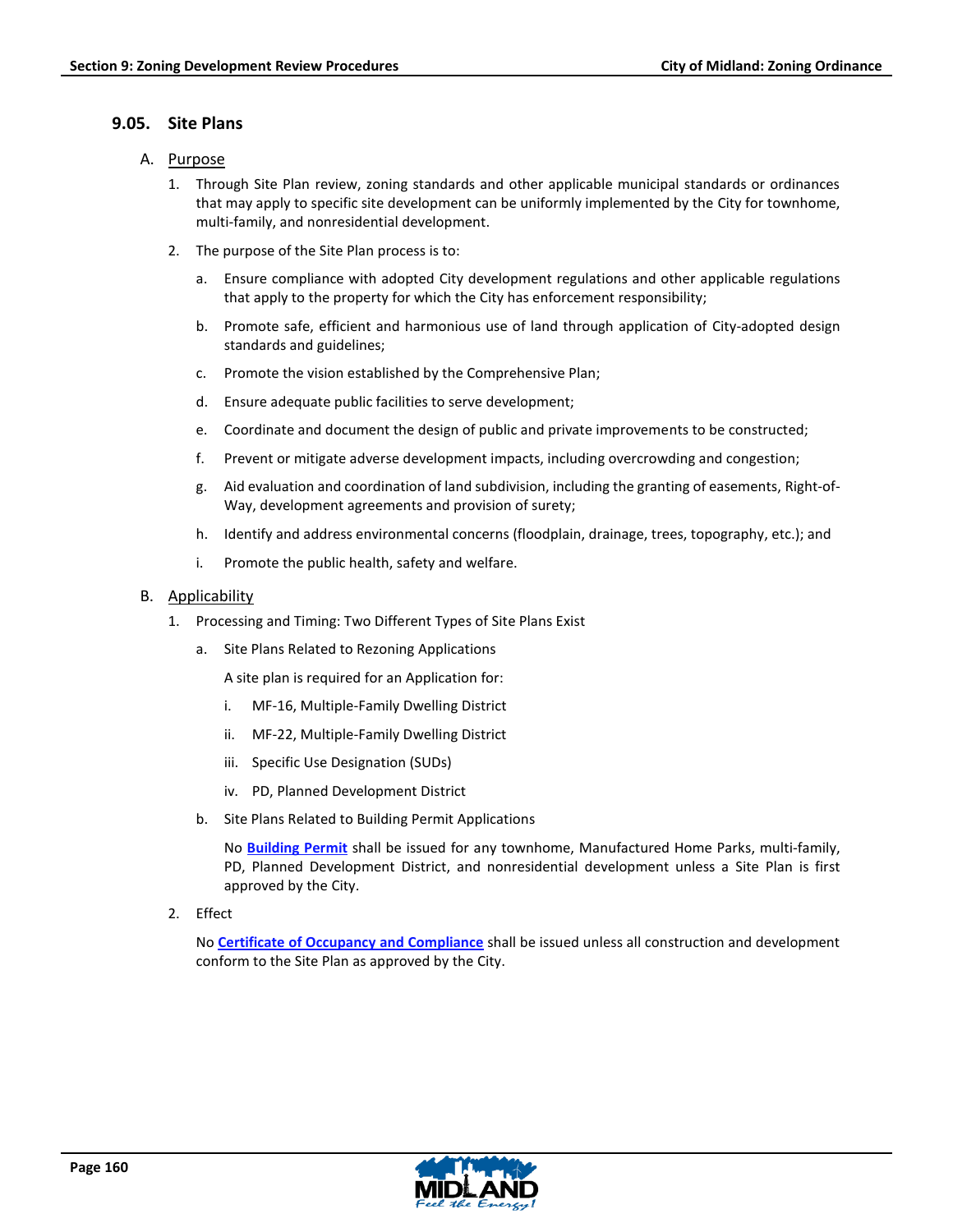### C. Approval and Process

1. Site Plans Related to Rezoning Applications

The approval of a Site Plan related to a rezoning Application requires the following:

- a. Review by the **Planning Division Manager** and **Building Official**,
- b. A recommended action by **Planning and Zoning Commission** for the Council's consideration, and
- c. Approval by the **City Council**.
- 2. Site Plans Related to Building Permit Applications

The approval of a Site Plan related to a **Building Permit** or construction/development Application for townhome, multi-family, and nonresidential development requires the following:

- a. Review by the **Planning Division Manager** and **Building Official**, and
- b. Approval by the **Planning Division Manager** and **Building Official**.
- D. Site Plan Exempted Development

The following types of development are exempted from the requirements of this Section **9.05 Site Plans**:

- a. Agricultural buildings; and
- b. A **Temporary Building for New Construction** as permitted by **4.03 Use Chart**.

#### E. Submission of Site Plan Applications

1. Coordinating Official

Applications for approval of plans required by this Section **9.05 Site Plans** must be submitted to the:

- a. The **Planning Division Manager** for **Site Plans Related to Rezoning Applications** or,
- b. The **Building Official** for **Site Plans Related to Building Permit Applications**.
- 2. Calendar of Official Processing Dates

A calendar of official processing dates for items requiring City review, **Planning and Zoning Commission** recommendation, and **City Council** approval pursuant to this Section **9.05 Site Plans** shall be created by the City each calendar year.

3. Other Regulations for Applications

Applications are also governed by **Section 8 Zoning Application Submittal and Processing Procedures**.

- F. Fees and Forms
	- 1. Schedule of Fees

The fees relating to the Site Plan approval process shall be established by the **Fee Schedule**.

2. Forms and Standards

The **Planning Division Manager** shall establish forms and standards with regard to the content, format and number of copies of information constituting an Application for a Site Plan.

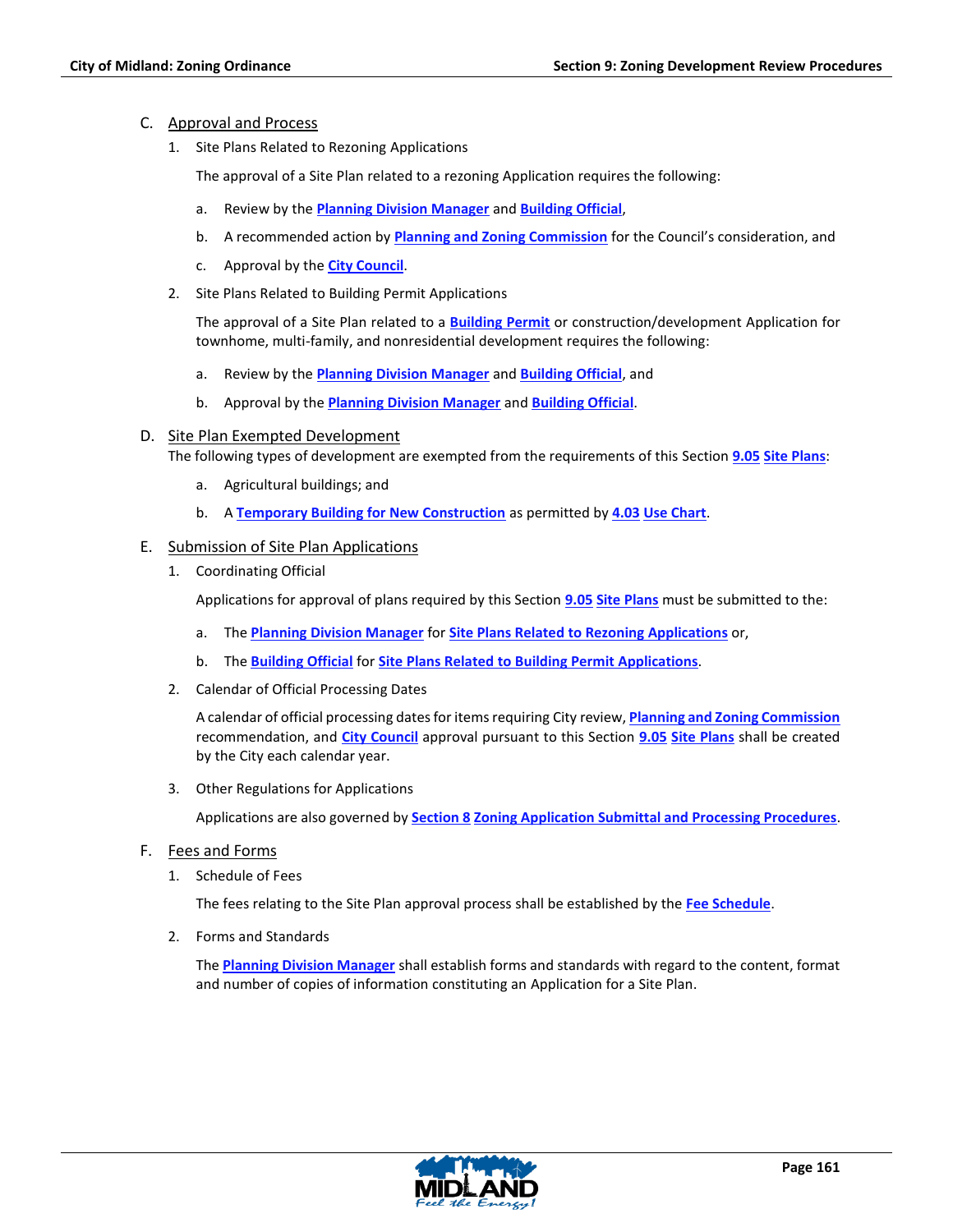### G. Site Plan

- 1. Site Plan Application Procedure and Requirements
	- a. Site Plan Pre-Application Meeting
		- i. Before preparing a **Site Plan**, the **Applicant** may meet with the **Planning Division Manager** or **Building Official** to allow the Applicant to learn the general procedures for approval and to review the concept of the proposed development, if desired by Applicant.
		- No Application for a permit may be submitted to or accepted for filing during the meeting.
	- b. Site Plan General Application

The property owner or authorized agent shall file an Application for the approval of a Site Plan. This Application shall include the information listed on the Site Plan **Application Form**, which shall be created and maintained by the **Planning Division Manager**.

c. Site Plan Additional Information

The following plans may be required with a **Site Plan Application** and approval is necessary prior to final authorization for development:

- i. Final Plat or Replat,
- ii. Engineering plans or Construction Plans,
- iii. Traffic Impact Analysis, if applicable,
- iv. Façade Plan, if required,
- v. Landscape plans, if required,
- vi. Flood Study, if required, and
- vii. Other approvals as required by ordinance or resolution.
- d. Site Plan Standards of Approval
	- i. Site Plan Approval
		- (a) The **City Council** and **Planning Division Manager** shall use the review and approval process outlined in Section **9.05.C.1** (rezoning applications) and may approve, conditionally approve, table or deny a Site Plan based upon the criteria listed below.
		- (b) The **Planning Division Manager** and **Building Official** shall use the review and approval process outlined in Section **9.05.C.2** (building permit applications) and shall approve, conditionally approve, or deny a Site Plan based upon the criteria listed below.
	- ii. Approval Criteria
		- (a) Compliance with the **Zoning Ordinance** regulations and other applicable regulations and previously approved, valid plans for the property.
		- (b) The City shall not take action on a Site Plan for property where City taxes are delinquent.
- e. Site Plan Effect
	- i. Approval of a **Site Plan** in association with a rezoning application is the City's authorization to apply for or for the issuance of **Building Permits**, depending on the specific case.
	- ii. During the time the Site Plan remains valid, the City shall not apply any additional requirements concerning building placement, streets, drives, parking, landscaping or screening.
	- iii. Except where authorized by ordinance, a Site Plan may not be used to approve a variance to development regulations.